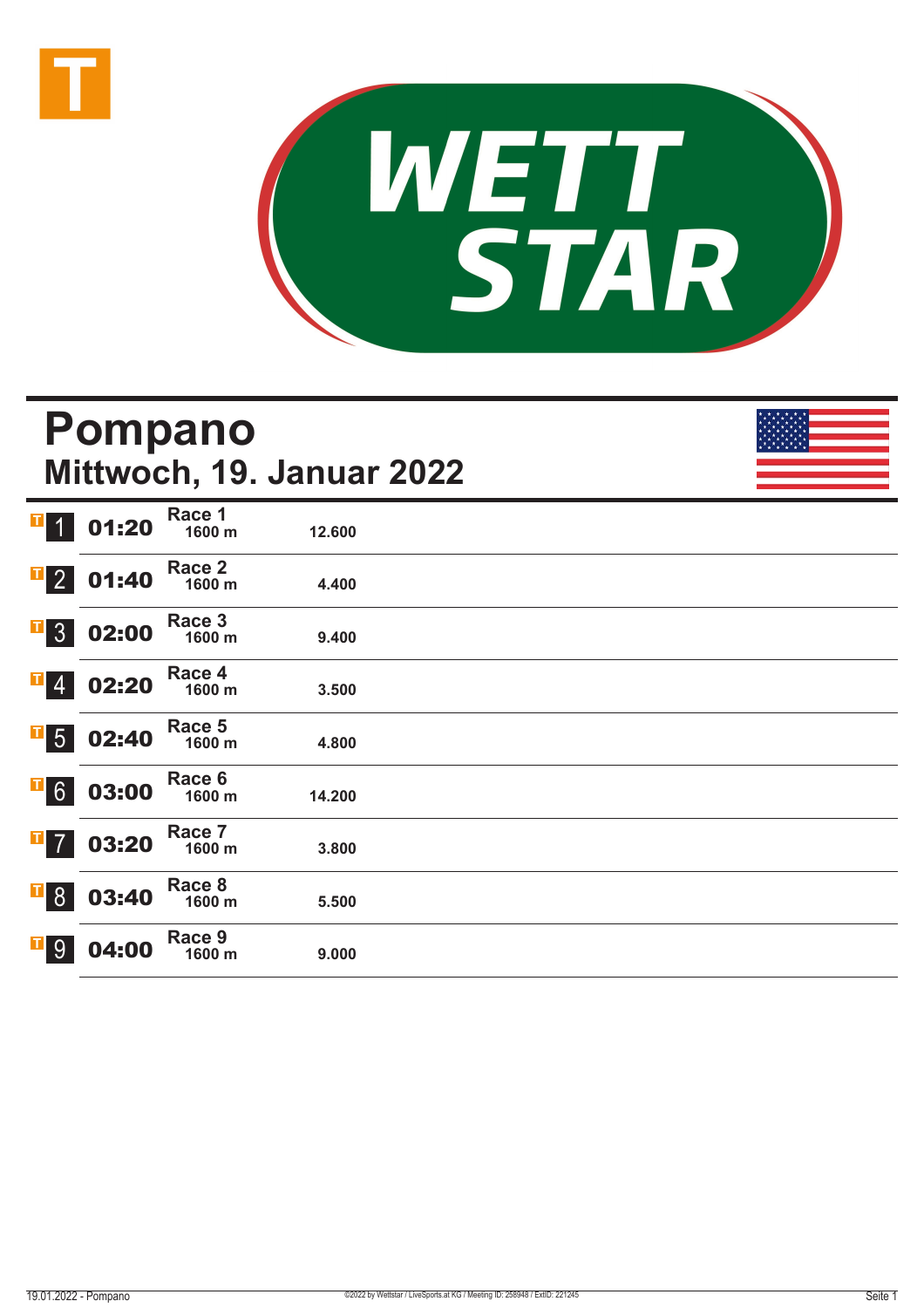| 19.01.2022 - Pompano                                                                                                                                                                                                                                                         |                                                                                                                                                                         |                                                                                                                                                                                                                             |                                                                       | Rennen#9                                                                                                                                                                                                                                                    |                                                                                                                                                                                                     |                                                                                                                                                |                                                                                                                                                                                                                                                                       |                                                                                                                      |                                                                                                                                                                                                                                                                      | Seite 2                                                                                                 |
|------------------------------------------------------------------------------------------------------------------------------------------------------------------------------------------------------------------------------------------------------------------------------|-------------------------------------------------------------------------------------------------------------------------------------------------------------------------|-----------------------------------------------------------------------------------------------------------------------------------------------------------------------------------------------------------------------------|-----------------------------------------------------------------------|-------------------------------------------------------------------------------------------------------------------------------------------------------------------------------------------------------------------------------------------------------------|-----------------------------------------------------------------------------------------------------------------------------------------------------------------------------------------------------|------------------------------------------------------------------------------------------------------------------------------------------------|-----------------------------------------------------------------------------------------------------------------------------------------------------------------------------------------------------------------------------------------------------------------------|----------------------------------------------------------------------------------------------------------------------|----------------------------------------------------------------------------------------------------------------------------------------------------------------------------------------------------------------------------------------------------------------------|---------------------------------------------------------------------------------------------------------|
| <b>WANN STARTET IHR PFERD</b>                                                                                                                                                                                                                                                |                                                                                                                                                                         |                                                                                                                                                                                                                             |                                                                       |                                                                                                                                                                                                                                                             |                                                                                                                                                                                                     |                                                                                                                                                |                                                                                                                                                                                                                                                                       |                                                                                                                      |                                                                                                                                                                                                                                                                      |                                                                                                         |
| A Little Go Go<br>Abuelita Hanover<br>Always A Miracle<br><b>Big Sky Rocket</b><br>Bye Bye Felicia<br>Caitlin's Romance<br>Cashahallic<br>Celebrity Maserati<br>Charlie Ona Harley<br>Chocouture<br>Cowboy Charlie<br>Crazy Money De Vie<br>Crisp Mane<br>Donegalartchokin N | 4<br>$\mathbf{1}$<br>9<br>8<br>6<br>$\overline{7}$<br>4<br>$\overline{2}$<br>Gemalous<br>$\overline{2}$<br>$\overline{4}$<br>Good Vibez<br>5<br>Goorilla<br>5<br>6<br>9 | Don't Chip Me<br>Dudelookslikelindy<br>Dw's Revenge<br>Elm Grove Nellie<br>Eves Don't Lie<br>Follow The Dream<br>For Sharks Sake<br>Gold Star Igotdis<br><b>Gypsy Merlot</b><br>Hallsglensmavis<br>Hurrikanemyshannon       | 8<br>4<br>9<br>9<br>9<br>9<br>3<br>5<br>5<br>9<br>9<br>$\overline{7}$ | lam What I Am<br>Image Of A Dream<br>Invincible<br>It Slipped My Mind<br>J P Silver<br>Keystone Orion<br>La Always Amartini<br>Late Night Date A<br>Leaping Legend<br>Legend Field<br>Lion On Landon<br>Little Ms Aryss<br>Maggiesmomoney<br>Major Hooligan |                                                                                                                                                                                                     | 2<br>6<br>4<br>$\overline{4}$<br>$\overline{7}$<br>$\overline{2}$<br>$\mathbf{1}$<br>3<br>8<br>$\overline{4}$<br>8<br>$\overline{4}$<br>5<br>8 | Mayday Volo<br>Meadowbrook Chip<br>Mittaroniandcheese<br>Mr Wisconsin<br>Ms Rodeo Drive<br>Northern Dali<br><b>Ongoing Royalty</b><br>Ourlittlemiracle<br>Powered By Mach<br>Prairie Gold Mine<br>Primo Extremo<br>Protect Blue Chip<br>Queen Me Again<br>Rigginswind | 8<br>8<br>$\overline{7}$<br>8<br>$\overline{7}$<br>9<br>8<br>3<br>3<br>2<br>3<br>$\mathbf{1}$<br>$\overline{7}$<br>3 | Roll With Angel<br>Rose Run Xcaliber<br>Sarah's Lilly<br>Sea Shadows<br>Shakira's Song<br><b>She Matters</b><br>Shulda Hada Drink<br>Splitsville<br>Stache<br><b>Stay Beautiful</b><br>Sunrise Hanover<br>Sweet Heaven<br><b>Talk Show Chica</b><br>Tuapeka Jessie N | 6<br>5<br>6<br>$\overline{7}$<br>$\overline{2}$<br>5<br>$\overline{2}$<br>$\overline{2}$<br>9<br>ĥ<br>3 |
| <b>WANN STARTET IHR JOCKEY / FAHRER</b>                                                                                                                                                                                                                                      |                                                                                                                                                                         |                                                                                                                                                                                                                             |                                                                       |                                                                                                                                                                                                                                                             |                                                                                                                                                                                                     |                                                                                                                                                |                                                                                                                                                                                                                                                                       |                                                                                                                      |                                                                                                                                                                                                                                                                      |                                                                                                         |
| Alessandro Spano<br><b>Braxten Boyd</b><br>David Ingraham<br>Jack Killeen<br>Joseph Sanzeri<br><b>Michael Deters</b><br><b>Tyler Jones</b>                                                                                                                                   | 2<br>3,4,6,7,8,9<br>1,3,4,5,7,8<br>2,9<br>$\overline{2}$<br>$\overline{4}$                                                                                              |                                                                                                                                                                                                                             | <b>Bryce Fenn</b><br>David Miller<br>Rick Plano                       | Andy Santeramo<br>John Macdonald<br>Justin Huckabone<br><b>Wally Hennessey</b>                                                                                                                                                                              | 2,4<br>7<br>1,2,3,4,6,7,9<br>1,2,3,5,6,7,8,9<br>7.9<br>1,4,5,6,8,9<br>1,3,4,5,6,8                                                                                                                   |                                                                                                                                                | Andy Shetler<br>Corey Braden<br>Fern Paquet Jr<br>Joseph Chindano Jr<br><b>Kevin Wallis</b><br>Ricky Macomber Jr                                                                                                                                                      | Winter Asher-Stalbaum                                                                                                | 4,8,9<br>1,3,4,5,8<br>2,4,5,7,9<br>1,2,3,5,8<br>5.6.8<br>9<br>9                                                                                                                                                                                                      |                                                                                                         |
| <b>WANN STARTET IHR TRAINER</b>                                                                                                                                                                                                                                              |                                                                                                                                                                         |                                                                                                                                                                                                                             |                                                                       |                                                                                                                                                                                                                                                             |                                                                                                                                                                                                     |                                                                                                                                                |                                                                                                                                                                                                                                                                       |                                                                                                                      |                                                                                                                                                                                                                                                                      |                                                                                                         |
| Alessandro Spano<br>Bobbi Carney<br>Daniel Gassien<br>Gaston Lareau<br>Jamie Macomber<br>John Hallett<br>Joseph Shaw<br>Luanna Beeson<br>Michael Ellis<br><b>Rick Plano</b><br><b>Stacey Laviolette</b><br>William Popfinger                                                 | $\overline{2}$<br>$\overline{7}$<br>$\overline{7}$<br>4,9<br>9<br>1,6<br>2,5<br>$\overline{7}$<br>9<br>1,6,9<br>5<br>2,7                                                | Andy Shetler<br><b>Braxten Boyd</b><br>Devan Miller<br>Ivar Hyngstrom<br>Jennifer Giuliani<br>John Mungillo<br>Keith Kamann<br>Marc Major<br><b>Mike Simons</b><br>Rob Rittof<br>Stacey Mclenaghan<br>Winter Asher-Stalbaum |                                                                       | 8,9<br>$\overline{7}$<br>3,6<br>3<br>8.9<br>6<br>6<br>4,9<br>1,8<br>3<br>1,3<br>9                                                                                                                                                                           | Angela Coleman<br>Bryce Fenn<br>Dustin Ingraham<br>Jack Rice<br>Jennifer Sansone<br>Joseph Chindano Jr<br><b>Kelly Paver</b><br>Mario Dessureault<br>Nicholas Coblentz<br>Robert Roesch<br>Tee Wine |                                                                                                                                                | $\overline{7}$<br>$\overline{7}$<br>1,3<br>2,5<br>3<br>4,5<br>8<br>4,5,8<br>4<br>1,4,5,8                                                                                                                                                                              | <b>Barry Probber</b><br>Chet Poole Jr<br>Jake Huff<br>Joe Pavia Jr<br>Leon Cable<br><b>Ronald Best</b>               | Fannie Saul-Beaulieu<br>Joseph Sanzeri<br>Michael Deters<br>Odell Thompson<br>Wally Hennessey                                                                                                                                                                        | 4<br>8<br>8<br>4<br>3<br>$\overline{2}$<br>4,5<br>2,9<br>$\overline{2}$<br>$\overline{4}$<br>6          |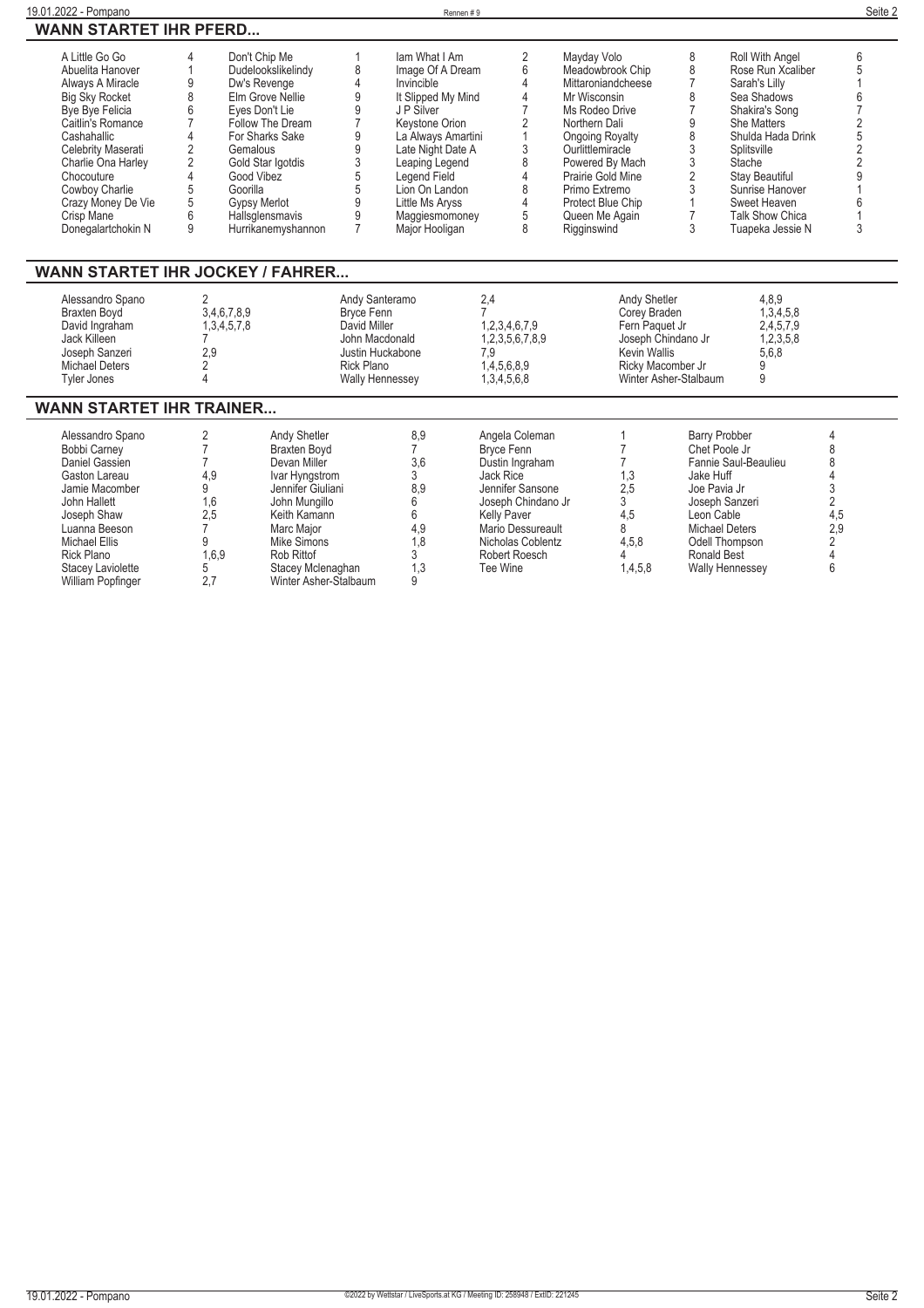**1600 m 12.600** 

**Race 1 Rennpreis: 12.600**

**FILLIES AND MARES OPEN II POST POSITION NO. 1 ASSIGNED|HENNESSEY PICKED 2 OVER 6** 

## **1 01:20**

| U I I AU               |                                                                                                                                                    |  |
|------------------------|----------------------------------------------------------------------------------------------------------------------------------------------------|--|
| 1600                   |                                                                                                                                                    |  |
| 1<br>72.6              | <b>Sunrise Hanover</b><br>5j. rotbraun S (Somebeachsomewhere - Surfsi<br>Trainer: Mike Simons<br>Besitzer: Michael H Simons, Milford, Pa           |  |
| ML: 16,0               | David Ingraham                                                                                                                                     |  |
| $\overline{2}$<br>65.8 | <b>Protect Blue Chip</b><br>7j. rotbraun S (American Ideal - Lucky Turn)<br>Trainer: Jack Rice<br>Besitzer: Vogel& Wags Nags, Hmbrg, N             |  |
| ML: 3,0                | <b>Wally Hennessey</b>                                                                                                                             |  |
| 3<br>79.4              | <b>Talk Show Chica</b><br>5j. rotbraun S (Heston Blue Chip - Notalkingba<br>Trainer: Stacey Mclenaghan<br>Besitzer: Corey J Braden, Ijamsville, Md |  |
| ML: 16,0               | <b>Corey Braden</b>                                                                                                                                |  |
| 4<br>68.0              | La Always Amartini<br>7j. rotbraun S (Always A Virgin - Sapphire Mart<br>Trainer: Angela Coleman<br>Besitzer: Fox Racing Inc, New York, Ny         |  |
| ML: 35,0               | Joseph Chindano Jr                                                                                                                                 |  |
| 5<br>77.1              | <b>Sarah's Lilly</b><br>6j. rotbraun S (He's Gorgeous - Lilly Langtree)<br>Trainer: Tee Wine<br>Besitzer: Irwin Kaplan, Merrick, Ny                |  |
| ML: 7,0                | John Macdonald                                                                                                                                     |  |
| 6<br>68.9              | Don't Chip Me<br>5j. rotbraun S (Hypnotic Blue Chip - Don't Flas<br>Trainer: John Hallett<br>Besitzer: Rick Howles, Lake Orion, Mi; G              |  |
| ML: 7,0                | <b>David Miller</b>                                                                                                                                |  |
| 7<br>86.2              | <b>Abuelita Hanover</b><br>6j. rotbraun S (Somebeachsomewhere - A Filly<br>Trainer: Rick Plano<br>Besitzer: Shark Racing Stable, Bainbrid          |  |
| ML: 45,0               | <b>Rick Plano</b>                                                                                                                                  |  |
| Ergebnis:              | Quoten:                                                                                                                                            |  |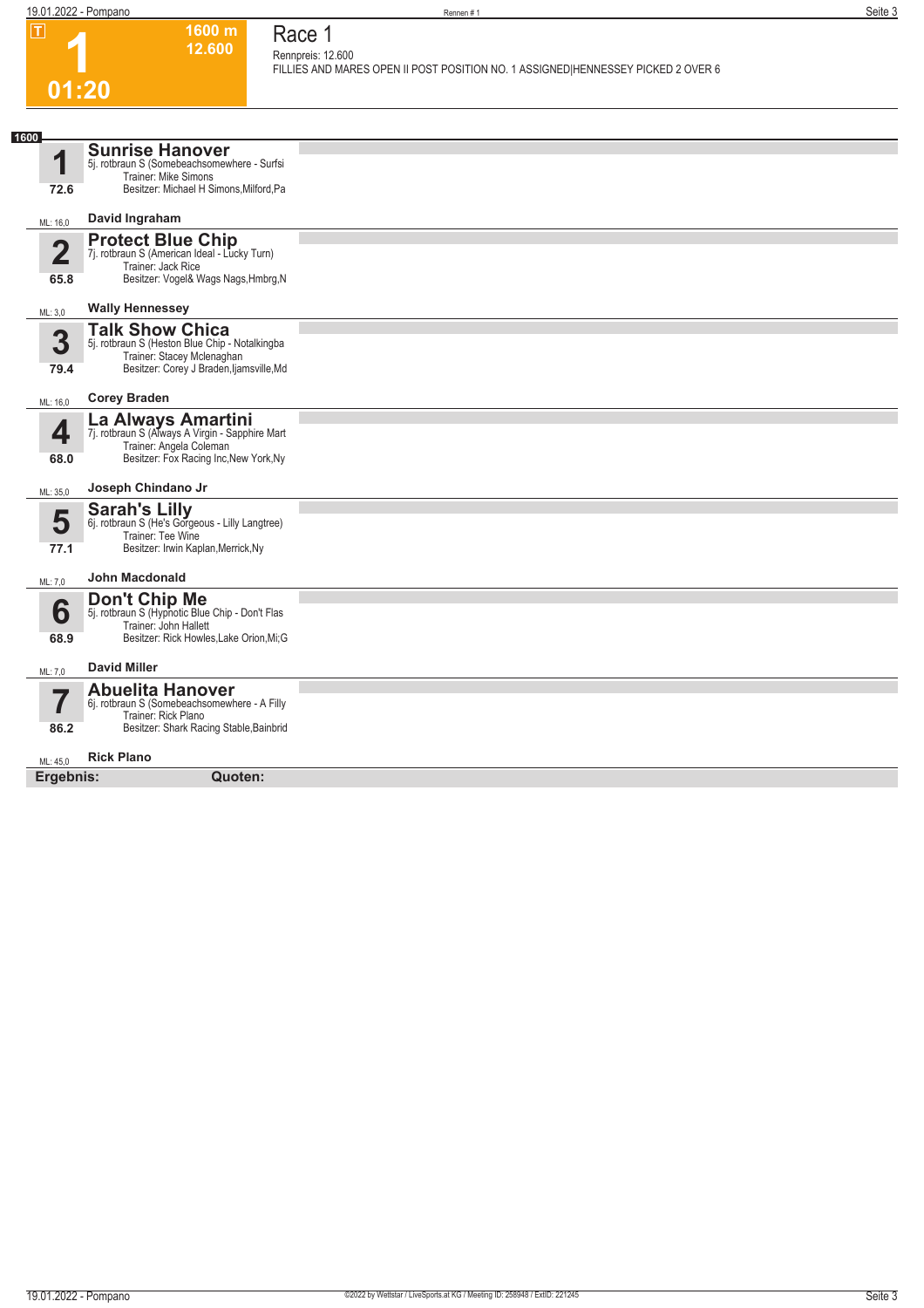**1600 m**

**Race 2**

**2**

|                         | 4.400                                                                                                                        | Rennpreis: 4.400<br>NON WINNERS \$2,050 LAST 5 STARTS |                |                   |                       |                                                                                    |
|-------------------------|------------------------------------------------------------------------------------------------------------------------------|-------------------------------------------------------|----------------|-------------------|-----------------------|------------------------------------------------------------------------------------|
| 01:40                   |                                                                                                                              |                                                       |                |                   |                       |                                                                                    |
|                         |                                                                                                                              |                                                       |                |                   |                       |                                                                                    |
| 1600                    | <b>Prairie Gold Mine</b>                                                                                                     |                                                       |                |                   |                       |                                                                                    |
| 1<br>88.5               | 5j. rotbraun W (Diamond Goal - Dr Good Gold)<br><b>Trainer: Michael Deters</b><br>Besitzer: M Deters, Cnt Crk, FI; L Poulin, |                                                       |                |                   |                       |                                                                                    |
| ML: 11,0                | <b>Michael Deters</b>                                                                                                        |                                                       |                |                   |                       |                                                                                    |
|                         | <b>She Matters</b>                                                                                                           |                                                       |                |                   |                       |                                                                                    |
| $\overline{\mathbf{2}}$ | 8j. grau S (Explosive Matter - Appeal To Reas<br>Trainer: William Popfinger                                                  |                                                       |                |                   |                       |                                                                                    |
| 77.1                    | Besitzer: William Popfinger, Fort Lauder                                                                                     |                                                       |                |                   |                       |                                                                                    |
| ML: 5,0                 | <b>John Macdonald</b>                                                                                                        |                                                       |                |                   |                       |                                                                                    |
| 3                       | <b>Splitsville</b>                                                                                                           |                                                       |                |                   | Putnamir Carl         |                                                                                    |
|                         | 13j. rotbraun W (Hard Rock N Roll - Meet My<br><b>Trainer: Michael Deters</b>                                                | 11.12 Spck<br>23.11 Spck                              | 2<br>4         | 1600<br>1600      | 2.0 Putnamir Carl     | Naturalforces, Splitsville, N/A<br>Doubleagloria, Marquesas, Ericskarri            |
| 68.9                    | Besitzer: Richard J Starke, Homosassa,                                                                                       | 09.11 Spck                                            | 2              | 1600              | 2,5 Putnamjr Carl     | Gespacho, Splitsville, Ronan                                                       |
|                         |                                                                                                                              | 02.11 Spck                                            | 2              | 1600              | 4.4 Putnamir Carl     | Sonofnordic, Splitsville, Aprilmoonlight                                           |
| ML: 5,0                 | <b>David Miller</b>                                                                                                          | 19.10 Spck                                            | $\overline{2}$ | 1600              | 3.6 Putnamir Carl     | Sonofnordic, Splitsville, Aprilmoonlight                                           |
|                         | <b>Keystone Orion</b>                                                                                                        |                                                       |                |                   |                       |                                                                                    |
| 4                       | 13j. rotbraun W (Angus Hall - Ozone Hanover)                                                                                 | 28.11 Flmd                                            | 1              | 1600              | 5,2 Boughton David M  | Keystoneorion, Kashscaviar, Lexushelios                                            |
|                         | Trainer: Odell Thompson                                                                                                      | 14.11 Flmd                                            | 1              | 1600              | 5,0 Boughton David M  | Keystoneorion, Whimzicalbritt, Michelangelo                                        |
| 81.6                    | Besitzer: Gary A Barbere, Plantation, Fl                                                                                     | 28.10 Grvr                                            | 6              | 1600              | 13,7 Boughton David M | Zorgwijkjock, Dukester, Winkyspride                                                |
| ML: 7,0                 | <b>Andy Santeramo</b>                                                                                                        | 23.10 Moh<br>16.09 Grvr                               | $\overline{2}$ | 1600<br>unpl 1600 | Boughton David M      | Daylonmagician, Keystoneorion, Jetcrest<br>Actionimagehall, Hartmann, Pctroubadour |
|                         |                                                                                                                              |                                                       |                |                   |                       |                                                                                    |
| 5                       | <b>Celebrity Maserati</b><br>12j. schwarz H (Andover Hall - Arlanda Hanov                                                    | 25.07 Pcd                                             | 1              | 1600              | Jackson Tom           | Celebritymaserati, Queenofmore, Americas                                           |
|                         | Trainer: Jennifer Sansone                                                                                                    | 13.07 Meadowlands                                     | 9              | 1600              | 24.4 Jackson Tom      | Royaltyforlife, Spiderbluechip, Dewycolorint                                       |
| 68.0                    | Besitzer: Celebrity Farms, New York, Ny                                                                                      | 29.06 Pcd                                             | 7              | 1600              | 31,5 Jackson Tom      | Corky, Picturethis, Dontyouforgetit                                                |
|                         |                                                                                                                              | 22.06 Pcd                                             | 3              | 1600              | 1.4 Jackson Tom       | Dontyouforgetit, Possessedfashion, Celebrit                                        |
| ML: 3,0                 | Fern Paquet Jr                                                                                                               | 16.06 Pcd                                             | 1              | 1600              | 4,6 Jackson Tom       | Celebritymaserati, Aperfectyankee, Picturet                                        |
|                         | <b>lam What I Am</b>                                                                                                         |                                                       |                |                   |                       |                                                                                    |
| 6                       | 7j. rotbraun W (Angus Hall - Zorgwijk Empress                                                                                |                                                       |                |                   |                       |                                                                                    |
| 68.0                    | Trainer: Joseph Shaw<br>Besitzer: Patricia L Gibb, London, On, C                                                             |                                                       |                |                   |                       |                                                                                    |
| ML: 5,0                 | Joseph Chindano Jr                                                                                                           |                                                       |                |                   |                       |                                                                                    |
|                         | <b>Stache</b>                                                                                                                |                                                       |                |                   |                       |                                                                                    |
|                         | 10j. rotbraun W (Andover Hall - Flori's Future)                                                                              |                                                       |                |                   |                       |                                                                                    |
| 70.3                    | Trainer: Alessandro Spano<br>Besitzer: Alessandro Spano, Pompano                                                             |                                                       |                |                   |                       |                                                                                    |
| ML: 16,0                | <b>Alessandro Spano</b>                                                                                                      |                                                       |                |                   |                       |                                                                                    |
|                         | <b>Charlie Ona Harley</b>                                                                                                    |                                                       |                |                   |                       |                                                                                    |
| 8                       | 7j. grau W (Glidemaster - Carnac)                                                                                            |                                                       |                |                   |                       |                                                                                    |
|                         | Trainer: Joseph Sanzeri                                                                                                      |                                                       |                |                   |                       |                                                                                    |
| 63.5                    | Besitzer: Joseph C Sanzeri, Fort Lauder                                                                                      |                                                       |                |                   |                       |                                                                                    |
| ML: 16,0                | Joseph Sanzeri                                                                                                               |                                                       |                |                   |                       |                                                                                    |
| Ergebnis:               | Quoten:                                                                                                                      |                                                       |                |                   |                       |                                                                                    |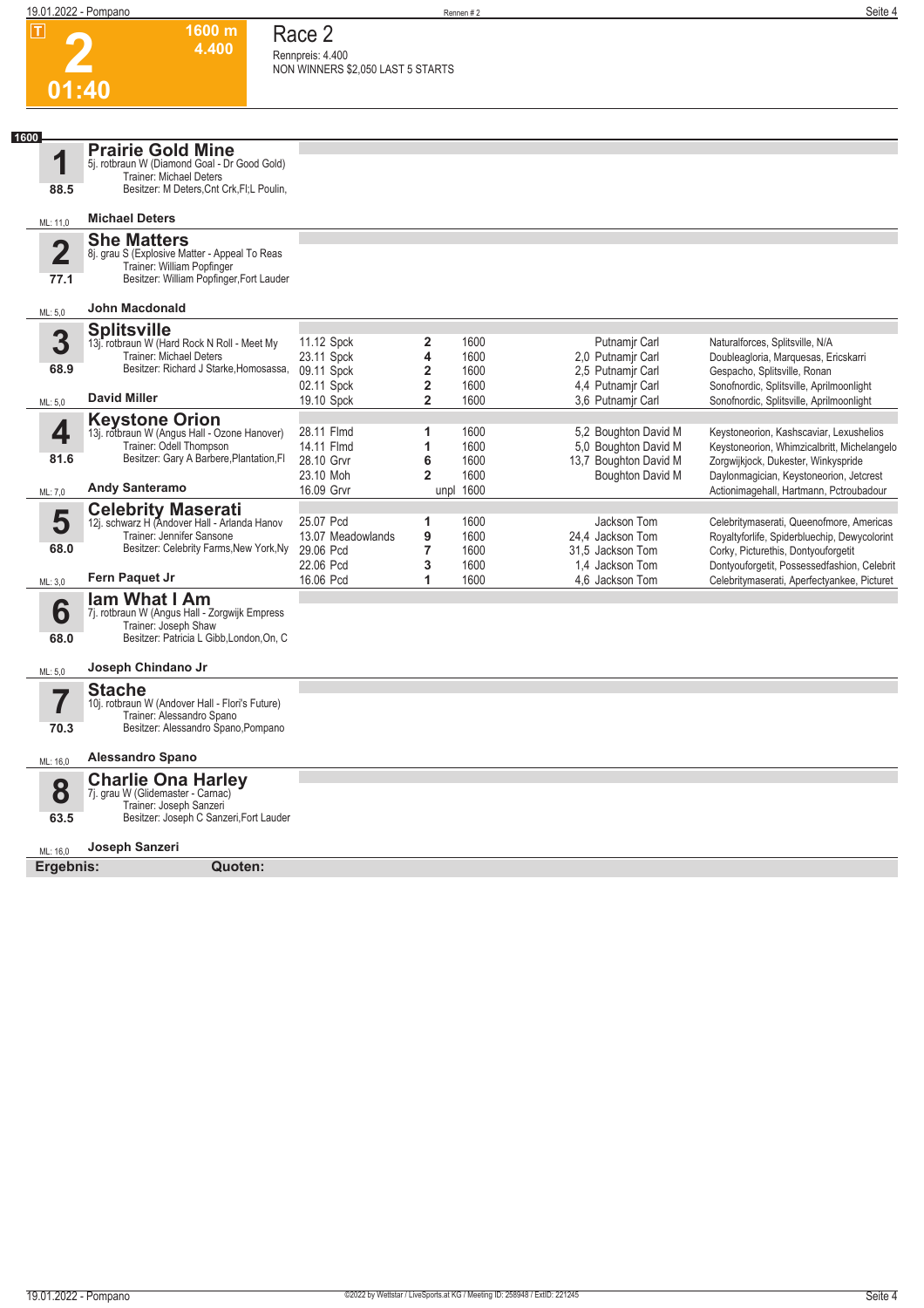**02:00**

**3**

**Race 3**

**1600 m**

**9.400 Rennpreis: 9.400 FILLIES AND MARES NON WINNERS \$6,000 LAST 5 STARTS AE:|NON WINNERS 8PM RACES LIFETIME (STAKES WINS EXCLUDED)|BOYD PICKED 3 OVER 5** 

| 1600                            |                                                                                                                                                 |  |
|---------------------------------|-------------------------------------------------------------------------------------------------------------------------------------------------|--|
| 1<br>72.6                       | Late Night Date A<br>8j. rotbraun S (Blissfull Hall - Flo Jo Hare)<br>Trainer: Rob Rittof<br>Besitzer: D S Overhiser, Shorewood, II;            |  |
| ML: 8,0                         | David Ingraham                                                                                                                                  |  |
| $\overline{\mathbf{2}}$<br>79.4 | <b>Gold Star Igotdis</b><br>5j. rotbraun S (Rock On - Gold Star Glitter)<br>Trainer: Stacey Mclenaghan<br>Besitzer: Gold Star Farm, Bell, Fl    |  |
| ML: 16,0                        | <b>Corey Braden</b>                                                                                                                             |  |
| 3<br>68.0                       | <b>Rigginswind</b><br>5j. rotbraun S (Riggins - Scandal Inthe Wind)<br>Trainer: Joe Pavia Jr<br>Besitzer: Joe Pavia Jr Stable Inc, Wind         |  |
| ML: 8,0                         | <b>Braxten Boyd</b>                                                                                                                             |  |
| 4<br>65.8                       | Tuapeka Jessie N<br>6j. rotbraun S (Bettor's Delight - Tuapeka Mad<br>Trainer: Jack Rice<br>Besitzer: Vogel& Wags Nags, Hmbrg, N                |  |
| ML: 28,0                        | <b>Wally Hennessey</b>                                                                                                                          |  |
| 5<br>77.1                       | <b>Primo Extremo</b><br>6j. rotbraun S (Rockin Image - Nashville Blues<br>Trainer: Ivar Hyngstrom<br>Besitzer: Ivar C Hyngstrom, Boca Raton     |  |
| ML: 9,0                         | <b>John Macdonald</b>                                                                                                                           |  |
| 6<br>68.0                       | <b>Powered By Mach</b><br>5j. rotbraun S (Mach Three - Power Outage)<br>Trainer: Joseph Chindano Jr<br>Besitzer: Fox Racing Inc, New York, Ny   |  |
| ML: 6,0                         | Joseph Chindano Jr                                                                                                                              |  |
| 57<br>68.9                      | <b>Ourlittlemiracle</b><br>4j. rotbraun S (Bettor's Delight - Machnbyrd Pri<br>Trainer: Devan Miller<br>Besitzer: Burke Racing Stable Llc, Fred |  |
| ML: 3.0                         | <b>David Miller</b>                                                                                                                             |  |
| Ergebnis:                       | Quoten:                                                                                                                                         |  |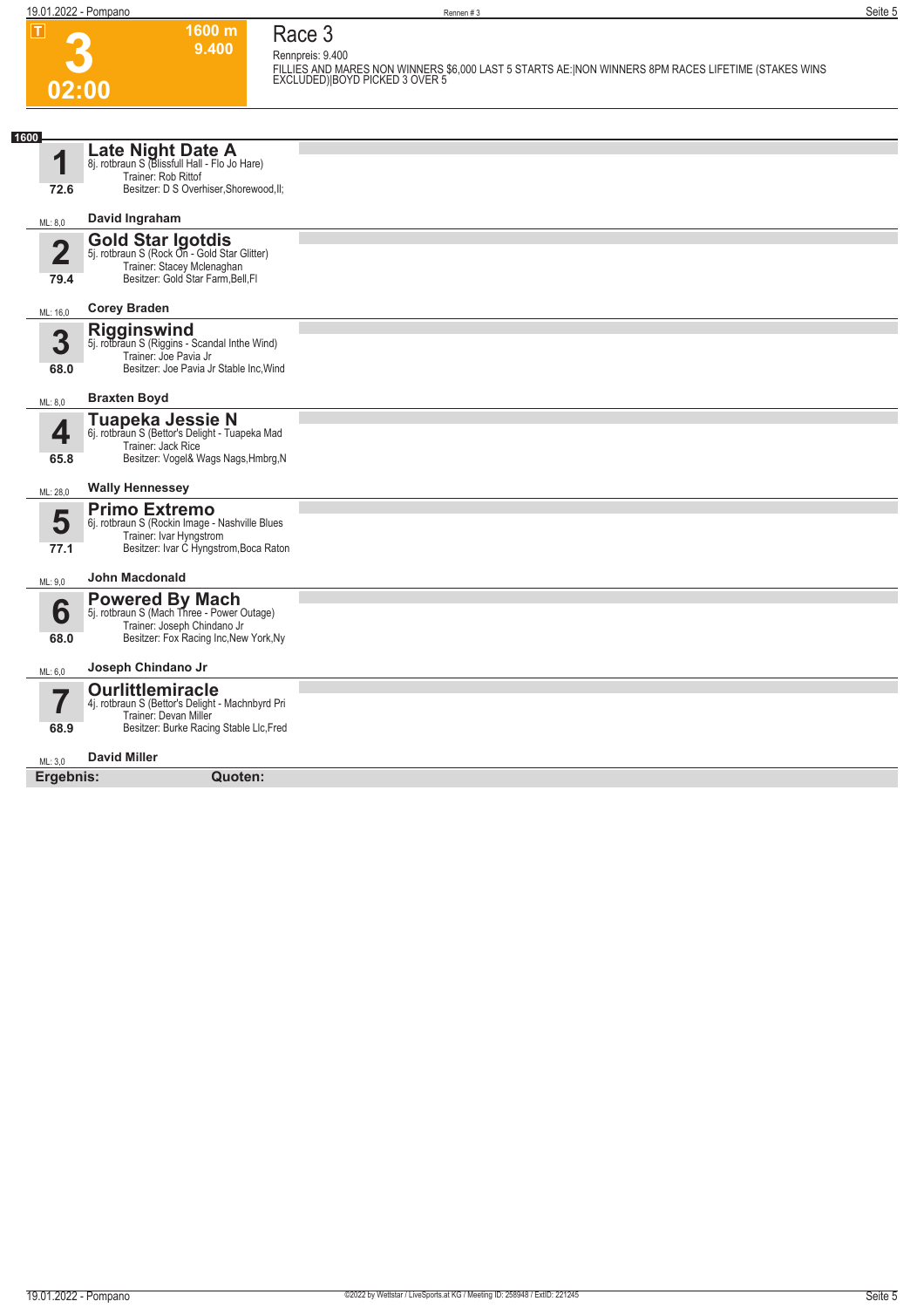**4**

**TRACKMASTER RATING OF 70 OR LESS AE: NON WINNERS \$750|LAST 5 STARTS AE: NON WINNERS \$9,000 IN 2021 - 2022|NO. 10 STARTS FROM 2ND TIER HENNESSEY PICKED 9 OVER 7** 

**1600 m Race 4**

**3.500 Rennpreis: 3.500**

| 1600<br><b>Uncle Hanover</b><br>1<br>10j. rotbraun W (Muscle Hill - Up Front Annika)<br>Trainer: Barry Probber<br>Besitzer: Probber Morse Racing Llc, Ma<br>81.6<br><b>Andy Santeramo</b><br>ML: 55,0<br><b>What A Pittstop</b><br>$\mathbf 2$<br>4j. grau W (Whataworkout - Nowerland Kristen<br>Trainer: Jake Huff<br>Besitzer: R Cusimano, Boynton Bch, Fl;<br>68.9<br><b>David Miller</b><br>ML: 6,0<br><b>Dw's Revenge</b><br>8j. schwarz W (Archangel - Princess Maddie)<br>3<br>Trainer: Leon Cable<br>Besitzer: David H Jarvis, Novi, Mi<br>79.4<br><b>Corey Braden</b><br>ML: 11,0<br><b>It Slipped My Mind</b><br>5j. grau W (Dontyouforgetit - Striking Lauren)<br>4<br>Trainer: Robert Roesch<br>Besitzer: Holly S Roesch, Wellington, Fl(<br>81.6<br><b>Andy Shetler</b><br>ML: 16,0<br><b>Cashahallic</b><br>5<br>1600<br>73,1 Scicluna Chris<br>29.11 Meadowlands<br>5<br>Captainprimeau, Riverfest, Epictale<br>14j. rotbraun W (Cash Hall - Yankee Fergie)<br>Trainer: Gaston Lareau<br>1<br>1600<br>06.11 Phl<br>Scicluna Chris<br>Cashahallic, Rideinstyle, Babyblaze<br>Besitzer: Jp Houle Stables Llc, Fort Lau<br>68.0<br>17.10 Freehold<br>5<br>1600<br>Scicluna Chris<br>18.09 Har<br>5<br>1600<br>49,5 Raymer Tyler<br>Gurf, Ringsidemuscle, Photomaxx<br>Fern Paquet Jr<br>04.09 Har<br>5<br>1600<br>8.0 Scicluna Chris J<br>Photomaxx, Cashondelivery, Spunkyjack<br>ML: 9,0<br>A Little Go Go<br>6<br>4j. rotbraun W (Tad The Stud - Starinthesky)<br>Trainer: Marc Major<br>Besitzer: Michael C & Diane N Norcros<br>72.6<br><b>Tyler Jones</b><br>ML: 16,0<br><b>Little Ms Aryss</b><br>8j. rotbraun S (Southwind Breeze - Luv To Trot<br>$\overline{\phantom{a}}$<br>Trainer: Ronald Best<br>68.0<br>Besitzer: Henry Lee Brown, Ackerman,<br><b>Braxten Boyd</b><br>ML: 8,0<br><b>Legend Field</b><br>8<br>01.12 Phl<br>8<br>1600<br>8,1 Miller Andy<br>Fiorenza, Orderbyroad, Prettyedgy<br>12j. kastanie W (Sj's Caviar - Yankee Preview)<br>Trainer: Nicholas Coblentz<br>21.11 Phl<br>5<br>1600<br>114,2 Tetrick Trace<br>Besitzer: George D Coblentz, Laud By<br>72.6<br>06.11 Phl<br>4<br>1600<br>Coblentz Nicholas<br>Lovelyvacation, Scratchoff, Boozysuzy<br>5<br>08.10 Phl<br>1600<br>Morgan Anthony<br>Tigerstoogood, Waldorfhall, Photorama<br>David Ingraham<br>21.09 Fred<br>4<br>1600<br>Johnson Wayne<br>ML: 16,0<br><b>Invincible</b><br>9<br>8j. rotbraun W (Jailhouse Jesse - Spanish Tap<br>Trainer: Kelly Paver<br>Besitzer: Calvin H Hoover, New Holland<br>65.8<br><b>Wally Hennessey</b><br>ML: 35,0<br><b>Chocouture</b><br>10<br>10j. grau W (Chocolatier - Colors Of The Wind<br>Trainer: Tee Wine<br>Besitzer: Wine Stable, Wilkes Barre, Pa<br>86.2<br><b>Rick Plano</b><br>ML: 6,0<br>Ergebnis:<br>Quoten: | 02:20 | STARTS FROM 2ND TIER HENNESSEY PICKED 9 OVER 7 |  |                                           |
|-------------------------------------------------------------------------------------------------------------------------------------------------------------------------------------------------------------------------------------------------------------------------------------------------------------------------------------------------------------------------------------------------------------------------------------------------------------------------------------------------------------------------------------------------------------------------------------------------------------------------------------------------------------------------------------------------------------------------------------------------------------------------------------------------------------------------------------------------------------------------------------------------------------------------------------------------------------------------------------------------------------------------------------------------------------------------------------------------------------------------------------------------------------------------------------------------------------------------------------------------------------------------------------------------------------------------------------------------------------------------------------------------------------------------------------------------------------------------------------------------------------------------------------------------------------------------------------------------------------------------------------------------------------------------------------------------------------------------------------------------------------------------------------------------------------------------------------------------------------------------------------------------------------------------------------------------------------------------------------------------------------------------------------------------------------------------------------------------------------------------------------------------------------------------------------------------------------------------------------------------------------------------------------------------------------------------------------------------------------------------------------------------------------------------------------------------------------------------------------------------------------------------------------------------------------------------------------------------------------------------------------------------------------------------------------------------------------------------------------------------------------------------|-------|------------------------------------------------|--|-------------------------------------------|
|                                                                                                                                                                                                                                                                                                                                                                                                                                                                                                                                                                                                                                                                                                                                                                                                                                                                                                                                                                                                                                                                                                                                                                                                                                                                                                                                                                                                                                                                                                                                                                                                                                                                                                                                                                                                                                                                                                                                                                                                                                                                                                                                                                                                                                                                                                                                                                                                                                                                                                                                                                                                                                                                                                                                                                         |       |                                                |  |                                           |
|                                                                                                                                                                                                                                                                                                                                                                                                                                                                                                                                                                                                                                                                                                                                                                                                                                                                                                                                                                                                                                                                                                                                                                                                                                                                                                                                                                                                                                                                                                                                                                                                                                                                                                                                                                                                                                                                                                                                                                                                                                                                                                                                                                                                                                                                                                                                                                                                                                                                                                                                                                                                                                                                                                                                                                         |       |                                                |  |                                           |
|                                                                                                                                                                                                                                                                                                                                                                                                                                                                                                                                                                                                                                                                                                                                                                                                                                                                                                                                                                                                                                                                                                                                                                                                                                                                                                                                                                                                                                                                                                                                                                                                                                                                                                                                                                                                                                                                                                                                                                                                                                                                                                                                                                                                                                                                                                                                                                                                                                                                                                                                                                                                                                                                                                                                                                         |       |                                                |  |                                           |
|                                                                                                                                                                                                                                                                                                                                                                                                                                                                                                                                                                                                                                                                                                                                                                                                                                                                                                                                                                                                                                                                                                                                                                                                                                                                                                                                                                                                                                                                                                                                                                                                                                                                                                                                                                                                                                                                                                                                                                                                                                                                                                                                                                                                                                                                                                                                                                                                                                                                                                                                                                                                                                                                                                                                                                         |       |                                                |  |                                           |
|                                                                                                                                                                                                                                                                                                                                                                                                                                                                                                                                                                                                                                                                                                                                                                                                                                                                                                                                                                                                                                                                                                                                                                                                                                                                                                                                                                                                                                                                                                                                                                                                                                                                                                                                                                                                                                                                                                                                                                                                                                                                                                                                                                                                                                                                                                                                                                                                                                                                                                                                                                                                                                                                                                                                                                         |       |                                                |  |                                           |
|                                                                                                                                                                                                                                                                                                                                                                                                                                                                                                                                                                                                                                                                                                                                                                                                                                                                                                                                                                                                                                                                                                                                                                                                                                                                                                                                                                                                                                                                                                                                                                                                                                                                                                                                                                                                                                                                                                                                                                                                                                                                                                                                                                                                                                                                                                                                                                                                                                                                                                                                                                                                                                                                                                                                                                         |       |                                                |  |                                           |
|                                                                                                                                                                                                                                                                                                                                                                                                                                                                                                                                                                                                                                                                                                                                                                                                                                                                                                                                                                                                                                                                                                                                                                                                                                                                                                                                                                                                                                                                                                                                                                                                                                                                                                                                                                                                                                                                                                                                                                                                                                                                                                                                                                                                                                                                                                                                                                                                                                                                                                                                                                                                                                                                                                                                                                         |       |                                                |  |                                           |
|                                                                                                                                                                                                                                                                                                                                                                                                                                                                                                                                                                                                                                                                                                                                                                                                                                                                                                                                                                                                                                                                                                                                                                                                                                                                                                                                                                                                                                                                                                                                                                                                                                                                                                                                                                                                                                                                                                                                                                                                                                                                                                                                                                                                                                                                                                                                                                                                                                                                                                                                                                                                                                                                                                                                                                         |       |                                                |  |                                           |
|                                                                                                                                                                                                                                                                                                                                                                                                                                                                                                                                                                                                                                                                                                                                                                                                                                                                                                                                                                                                                                                                                                                                                                                                                                                                                                                                                                                                                                                                                                                                                                                                                                                                                                                                                                                                                                                                                                                                                                                                                                                                                                                                                                                                                                                                                                                                                                                                                                                                                                                                                                                                                                                                                                                                                                         |       |                                                |  |                                           |
|                                                                                                                                                                                                                                                                                                                                                                                                                                                                                                                                                                                                                                                                                                                                                                                                                                                                                                                                                                                                                                                                                                                                                                                                                                                                                                                                                                                                                                                                                                                                                                                                                                                                                                                                                                                                                                                                                                                                                                                                                                                                                                                                                                                                                                                                                                                                                                                                                                                                                                                                                                                                                                                                                                                                                                         |       |                                                |  | Specialcommand, Fatboy, Bigskythunder     |
|                                                                                                                                                                                                                                                                                                                                                                                                                                                                                                                                                                                                                                                                                                                                                                                                                                                                                                                                                                                                                                                                                                                                                                                                                                                                                                                                                                                                                                                                                                                                                                                                                                                                                                                                                                                                                                                                                                                                                                                                                                                                                                                                                                                                                                                                                                                                                                                                                                                                                                                                                                                                                                                                                                                                                                         |       |                                                |  |                                           |
|                                                                                                                                                                                                                                                                                                                                                                                                                                                                                                                                                                                                                                                                                                                                                                                                                                                                                                                                                                                                                                                                                                                                                                                                                                                                                                                                                                                                                                                                                                                                                                                                                                                                                                                                                                                                                                                                                                                                                                                                                                                                                                                                                                                                                                                                                                                                                                                                                                                                                                                                                                                                                                                                                                                                                                         |       |                                                |  |                                           |
|                                                                                                                                                                                                                                                                                                                                                                                                                                                                                                                                                                                                                                                                                                                                                                                                                                                                                                                                                                                                                                                                                                                                                                                                                                                                                                                                                                                                                                                                                                                                                                                                                                                                                                                                                                                                                                                                                                                                                                                                                                                                                                                                                                                                                                                                                                                                                                                                                                                                                                                                                                                                                                                                                                                                                                         |       |                                                |  |                                           |
|                                                                                                                                                                                                                                                                                                                                                                                                                                                                                                                                                                                                                                                                                                                                                                                                                                                                                                                                                                                                                                                                                                                                                                                                                                                                                                                                                                                                                                                                                                                                                                                                                                                                                                                                                                                                                                                                                                                                                                                                                                                                                                                                                                                                                                                                                                                                                                                                                                                                                                                                                                                                                                                                                                                                                                         |       |                                                |  |                                           |
|                                                                                                                                                                                                                                                                                                                                                                                                                                                                                                                                                                                                                                                                                                                                                                                                                                                                                                                                                                                                                                                                                                                                                                                                                                                                                                                                                                                                                                                                                                                                                                                                                                                                                                                                                                                                                                                                                                                                                                                                                                                                                                                                                                                                                                                                                                                                                                                                                                                                                                                                                                                                                                                                                                                                                                         |       |                                                |  |                                           |
|                                                                                                                                                                                                                                                                                                                                                                                                                                                                                                                                                                                                                                                                                                                                                                                                                                                                                                                                                                                                                                                                                                                                                                                                                                                                                                                                                                                                                                                                                                                                                                                                                                                                                                                                                                                                                                                                                                                                                                                                                                                                                                                                                                                                                                                                                                                                                                                                                                                                                                                                                                                                                                                                                                                                                                         |       |                                                |  | Sishottiewon, Royaltynhowe, Boozysuzy     |
|                                                                                                                                                                                                                                                                                                                                                                                                                                                                                                                                                                                                                                                                                                                                                                                                                                                                                                                                                                                                                                                                                                                                                                                                                                                                                                                                                                                                                                                                                                                                                                                                                                                                                                                                                                                                                                                                                                                                                                                                                                                                                                                                                                                                                                                                                                                                                                                                                                                                                                                                                                                                                                                                                                                                                                         |       |                                                |  | Crowntimeyooray, Metamorphosis, Wintersli |
|                                                                                                                                                                                                                                                                                                                                                                                                                                                                                                                                                                                                                                                                                                                                                                                                                                                                                                                                                                                                                                                                                                                                                                                                                                                                                                                                                                                                                                                                                                                                                                                                                                                                                                                                                                                                                                                                                                                                                                                                                                                                                                                                                                                                                                                                                                                                                                                                                                                                                                                                                                                                                                                                                                                                                                         |       |                                                |  |                                           |
|                                                                                                                                                                                                                                                                                                                                                                                                                                                                                                                                                                                                                                                                                                                                                                                                                                                                                                                                                                                                                                                                                                                                                                                                                                                                                                                                                                                                                                                                                                                                                                                                                                                                                                                                                                                                                                                                                                                                                                                                                                                                                                                                                                                                                                                                                                                                                                                                                                                                                                                                                                                                                                                                                                                                                                         |       |                                                |  |                                           |
|                                                                                                                                                                                                                                                                                                                                                                                                                                                                                                                                                                                                                                                                                                                                                                                                                                                                                                                                                                                                                                                                                                                                                                                                                                                                                                                                                                                                                                                                                                                                                                                                                                                                                                                                                                                                                                                                                                                                                                                                                                                                                                                                                                                                                                                                                                                                                                                                                                                                                                                                                                                                                                                                                                                                                                         |       |                                                |  |                                           |
|                                                                                                                                                                                                                                                                                                                                                                                                                                                                                                                                                                                                                                                                                                                                                                                                                                                                                                                                                                                                                                                                                                                                                                                                                                                                                                                                                                                                                                                                                                                                                                                                                                                                                                                                                                                                                                                                                                                                                                                                                                                                                                                                                                                                                                                                                                                                                                                                                                                                                                                                                                                                                                                                                                                                                                         |       |                                                |  |                                           |
|                                                                                                                                                                                                                                                                                                                                                                                                                                                                                                                                                                                                                                                                                                                                                                                                                                                                                                                                                                                                                                                                                                                                                                                                                                                                                                                                                                                                                                                                                                                                                                                                                                                                                                                                                                                                                                                                                                                                                                                                                                                                                                                                                                                                                                                                                                                                                                                                                                                                                                                                                                                                                                                                                                                                                                         |       |                                                |  |                                           |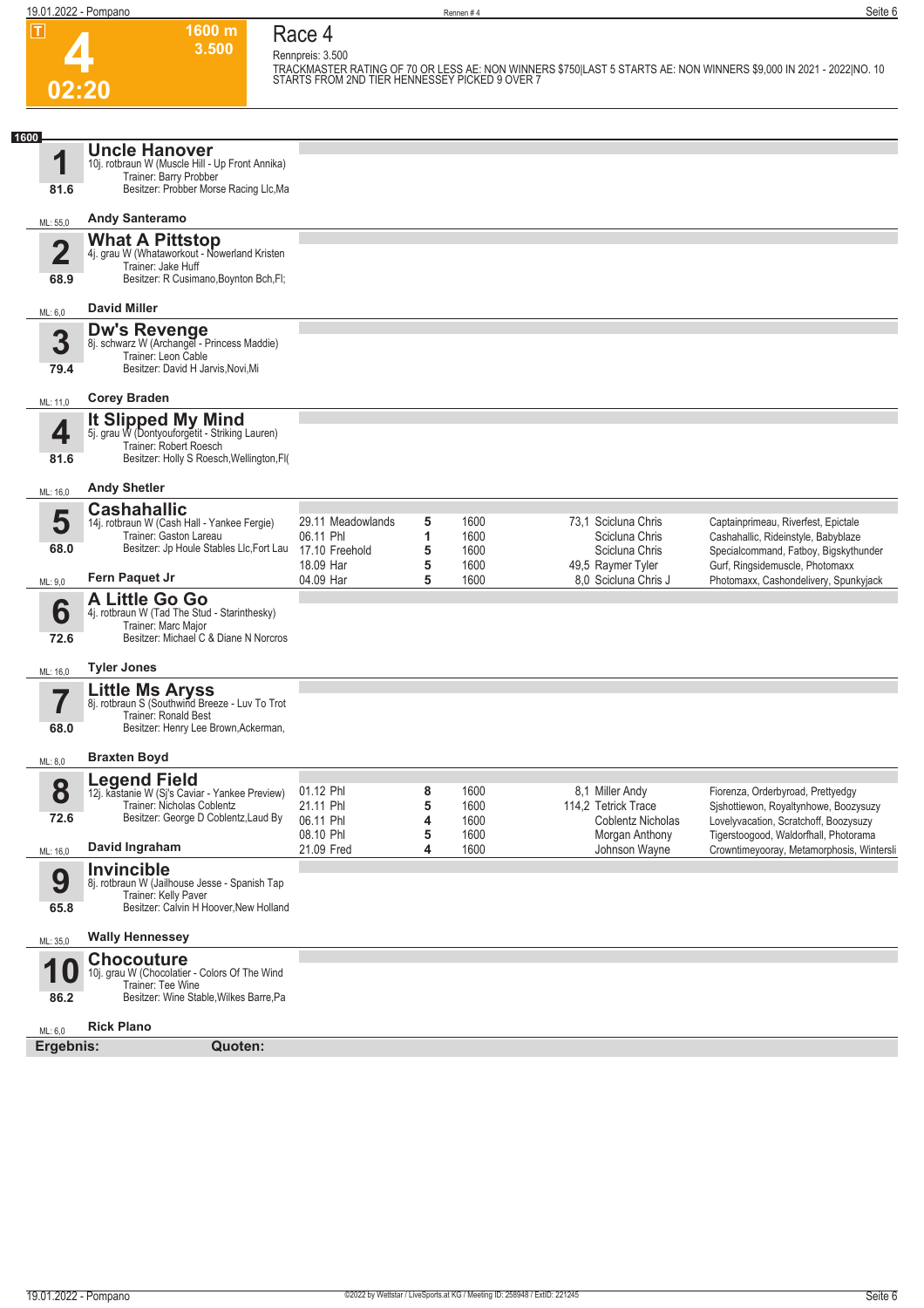# **5 02:40**

## **Race 5**

**1600 m 4.800** 

**Rennpreis: 4.800 NON WINNERS OF 2PM RACES LIFETIME (FILLIES & MARES|3PM) ( NW 1PM DRAW INSIDE) AE: NON WINNERS \$25,000|LIFETIME** 

| 1600                   |                                                                                                                                                   |  |
|------------------------|---------------------------------------------------------------------------------------------------------------------------------------------------|--|
| 1                      | <b>Cowboy Charlie</b><br>4j. rotbraun W (Broadway Hall - Cynthia Iliad)<br>Trainer: Nicholas Coblentz                                             |  |
| 72.6                   | Besitzer: Nicholas R Coblentz, Lauderd                                                                                                            |  |
| ML: 8,0                | David Ingraham                                                                                                                                    |  |
| $\overline{2}$<br>79.4 | <b>Good Vibez</b><br>4j. grau W (Broadway Hall - Working Girl)<br>Trainer: Leon Cable<br>Besitzer: David H Jarvis, Novi, Mi                       |  |
| ML: 16,0               | <b>Corey Braden</b>                                                                                                                               |  |
| 3<br>68.0              | Victory Yankee<br>4j. rotbraun W (Muscles Yankee - Lily V)<br>Trainer: Jennifer Sansone<br>Besitzer: Michael D Sherman Jr, Englis                 |  |
| ML: 16,0               | Fern Paquet Jr                                                                                                                                    |  |
| 4<br>77.1              | <b>Shulda Hada Drink</b><br>4j. rotbraun W (Shibboleth Hanover - Seminole<br>Trainer: Nicholas Coblentz<br>Besitzer: Nicholas R Coblentz, Lauderd |  |
| ML: 4,0                | <b>John Macdonald</b>                                                                                                                             |  |
| 5<br>65.8              | <b>Maggiesmomoney</b><br>4j. rotbraun S (Deweycheatumnhowe - Barbies<br>Trainer: Stacey Laviolette<br>Besitzer: Horse With No Name, Orange        |  |
| ML: 35,0               | <b>Kevin Wallis</b>                                                                                                                               |  |
| 6<br>68.0              | <b>Rose Run Xcaliber</b><br>3j. rotbraun W (Royalty For Life - Dabrina)<br>Trainer: Joseph Shaw<br>Besitzer: Patricia L Gibb, London, On, C       |  |
| ML: 16,0               | Joseph Chindano Jr                                                                                                                                |  |
|                        | <b>Crazy Money De Vie</b><br>4j. rotbraun W (Muscle Mass - On Broadway D<br>Trainer: Tee Wine                                                     |  |
| 86.2                   | Besitzer: Jemaxpo Racing Stable Llc, W                                                                                                            |  |
| ML: 3,0                | <b>Rick Plano</b>                                                                                                                                 |  |
| 8                      | Goorilla<br>5j. rotbraun W (Googoo Gaagaa - Starlet Lane<br>Trainer: Kelly Paver                                                                  |  |
| 65.8                   | Besitzer: Calvin H Hoover, New Holland                                                                                                            |  |
| ML: 55,0               | <b>Wally Hennessey</b>                                                                                                                            |  |
| Ergebnis:              | Quoten:                                                                                                                                           |  |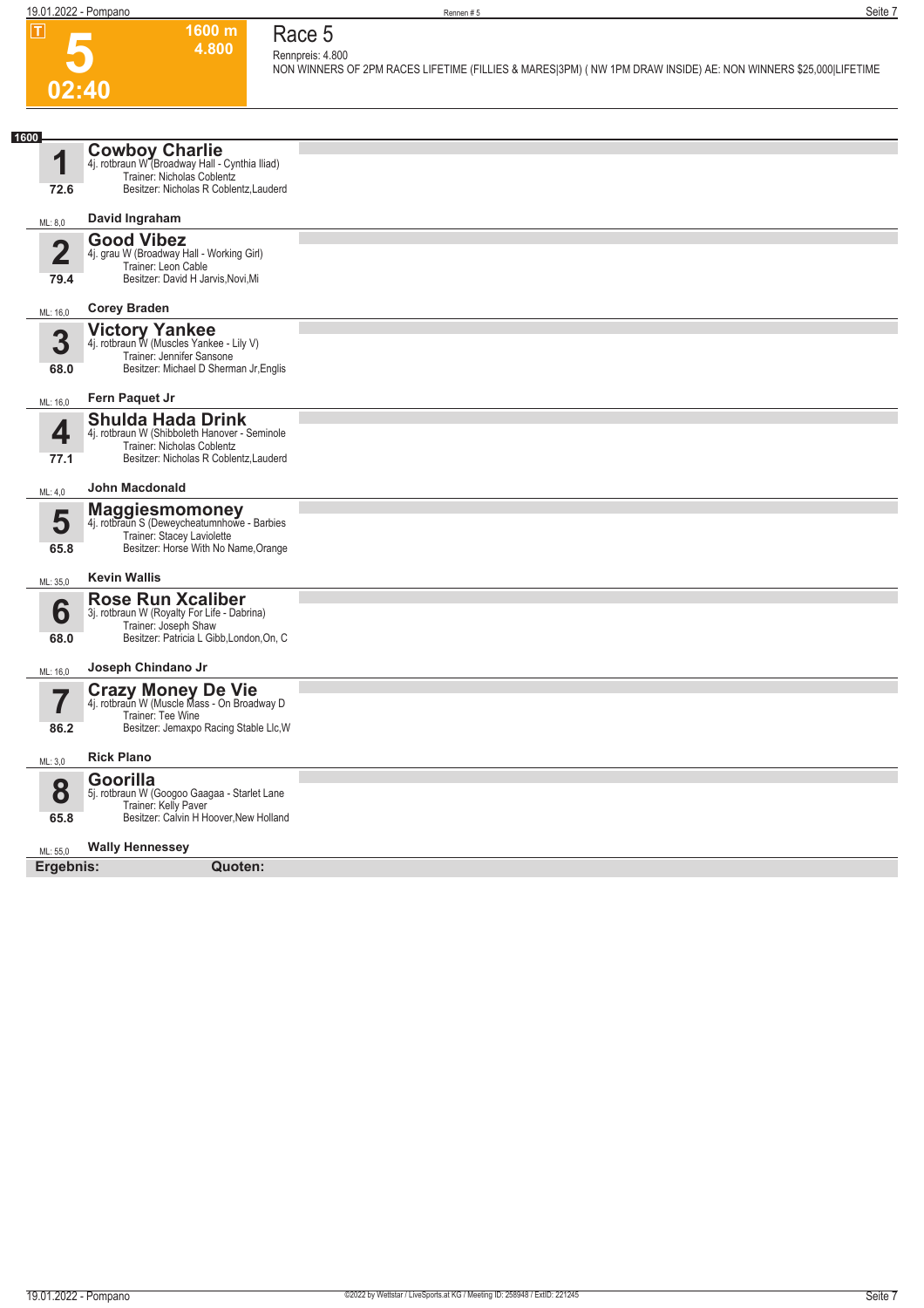| $\overline{L}$          | 1600 m<br>14.200                                                                            | Race 6                                                              |
|-------------------------|---------------------------------------------------------------------------------------------|---------------------------------------------------------------------|
|                         |                                                                                             | Rennpreis: 14.200<br>FILLIES AND MARES OPEN POST POSITIONS ASSIGNED |
| 03:00                   |                                                                                             |                                                                     |
|                         |                                                                                             |                                                                     |
| 1600                    | <b>Bye Bye Felicia</b>                                                                      |                                                                     |
| 1                       | 8j. schwarz S (Woodstock - Tea Time)<br>Trainer: John Hallett                               |                                                                     |
| 68.0                    | Besitzer: Rick Howles, Lake Orion, Mi; G                                                    |                                                                     |
| ML: 6,0                 | <b>Braxten Boyd</b>                                                                         |                                                                     |
| $\overline{\mathbf{2}}$ | Crisp Mane<br>6j. rotbraun S (Sportswriter - Designated Lead                                |                                                                     |
|                         | Trainer: Devan Miller                                                                       |                                                                     |
| 68.9                    | Besitzer: Burke Racing Stable Llc, Fred                                                     |                                                                     |
| ML: 45,0                | <b>David Miller</b>                                                                         |                                                                     |
| 3                       | <b>Roll With Angel</b><br>5j. rotbraun S (Roll With Joe - Wild West Angel                   |                                                                     |
| 65.8                    | Trainer: John Mungillo<br>Besitzer: Finish Line Investors & Thatsi                          |                                                                     |
|                         |                                                                                             |                                                                     |
| ML: 8.0                 | <b>Kevin Wallis</b>                                                                         |                                                                     |
| 4                       | <b>Sweet Heaven</b><br>6j. rotbraun S (Sweet Lou - L Dees Heavenlyv                         |                                                                     |
| 77.1                    | Trainer: Keith Kamann<br>Besitzer: J L Benson Stables Inc, Fort L                           |                                                                     |
| ML: 45,0                | <b>John Macdonald</b>                                                                       |                                                                     |
|                         |                                                                                             |                                                                     |
| 5                       | <b>Image Of A Dream</b><br>7j. grau S (Rockin Image - Dynamic Dream)<br>Trainer: Rick Plano |                                                                     |
| 86.2                    | Besitzer: Maryann Plano, Anderson, In                                                       |                                                                     |
| ML: 5,0                 | <b>Rick Plano</b>                                                                           |                                                                     |
|                         | <b>Sea Shadows</b>                                                                          |                                                                     |
| 6                       | 7j. grau S (Shadow Play - Cameron D Art)<br>Trainer: Wally Hennessey                        |                                                                     |
| 65.8                    | Besitzer: Paul M O'Neil, Saratoga Sprin                                                     |                                                                     |
| ML: 3,0                 | <b>Wally Hennessey</b>                                                                      |                                                                     |
| Ergebnis:               | Quoten:                                                                                     |                                                                     |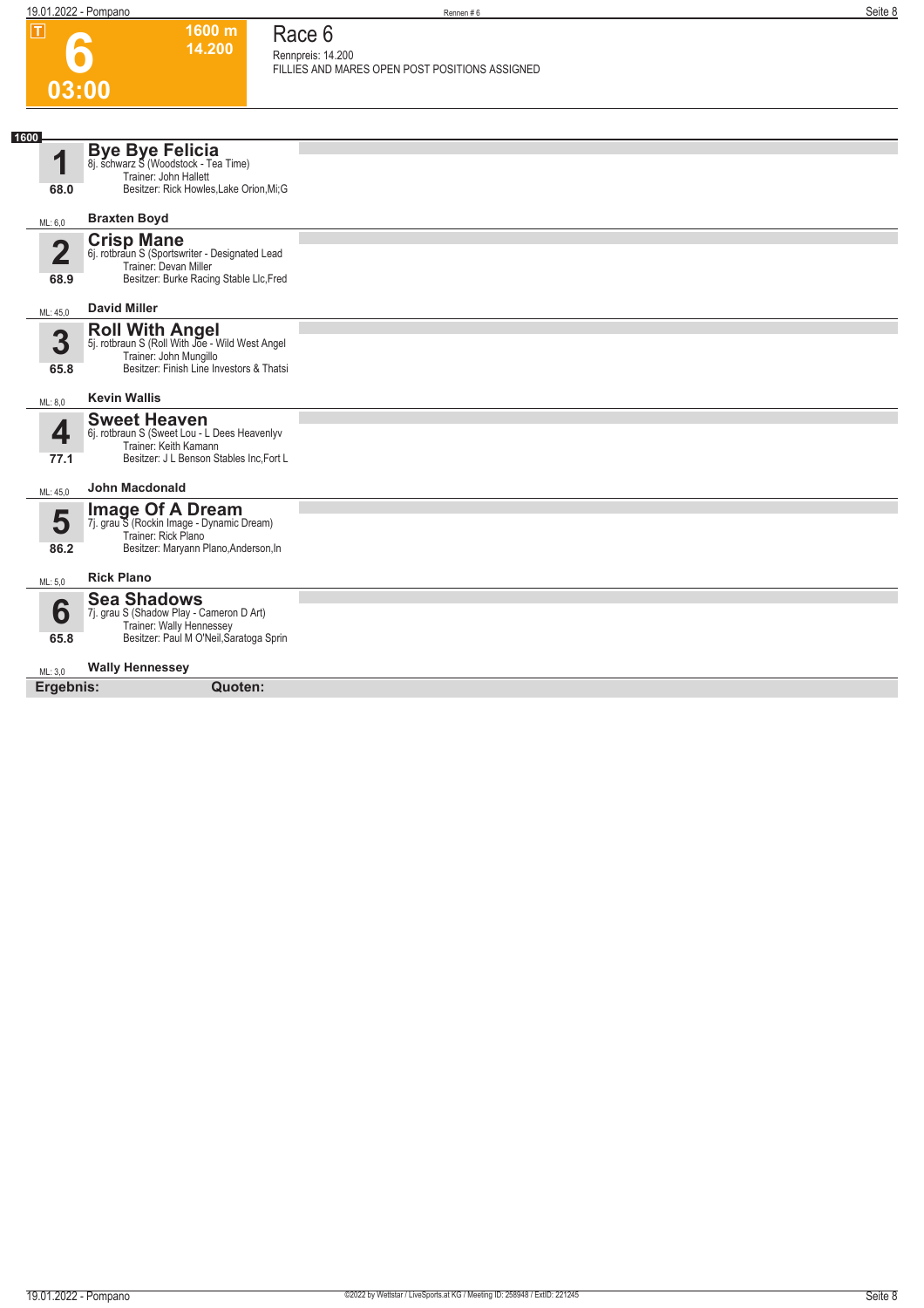

### **Race 7 Rennpreis: 3.800**

**1600 m 3.800** 

**FILLIES AND MARES CLAIMING HANDICAP \$4,000 - \$5,000|(W/A) AE: TRACKMASTER RATING OF 70 OR LESS** 

| 1600                            |                                                                                                                                                   |                                      |        |              |                                              |                                                                                        |
|---------------------------------|---------------------------------------------------------------------------------------------------------------------------------------------------|--------------------------------------|--------|--------------|----------------------------------------------|----------------------------------------------------------------------------------------|
| 1                               | <b>Follow The Dream</b><br>12j. rotbraun S (Blissfull Hall - Jett Blue Chip)<br>Trainer: Daniel Gassien                                           | 27.12 Monticello<br>16.12 Monticello | 5<br>8 | 1600<br>1600 | 35,0 Poynton Charles<br>44,0 Poynton Charles | Carlinahanover, Truebeauty, Totallydetermi<br>Redeyebluechip, Phdreamer, Anotherjudy   |
| 74.8                            | Besitzer: Daniel J Gassien, Pompano B                                                                                                             | 05.12 Monticello<br>21.11 Monticello | 5<br>3 | 1600<br>1600 | 30,0 Poynton Charles<br>34,0 Merton Michael  | Diamondsforember, Flightofdelite, Jetangel<br>Alwaysflashn, Diamondsforember, Followth |
| ML: 16,0                        | <b>Jack Killeen</b>                                                                                                                               | 14.11 Monticello                     | 5      | 1600         | 55,0 Merton Michael                          | Flightofdelite, Totallydetermined, Idealvic                                            |
| $\overline{\mathbf{2}}$<br>68.0 | <b>Ms Rodeo Drive</b><br>4j. rotbraun S (Art Major - Park Avenue)<br>Trainer: Braxten Boyd<br>Besitzer: Brandy J Boyd, Jonesville, Mi             |                                      |        |              |                                              |                                                                                        |
| ML: 35,0                        | <b>Braxten Boyd</b>                                                                                                                               |                                      |        |              |                                              |                                                                                        |
| 3<br>72.6                       | <b>Mittaroniandcheese</b><br>5j. rotbraun S (Betterthancheddar - Artimittates<br>Trainer: Dustin Ingraham<br>Besitzer: Dustin T Ingraham, Pompano |                                      |        |              |                                              |                                                                                        |
| ML: 45,0                        | David Ingraham                                                                                                                                    |                                      |        |              |                                              |                                                                                        |
| 4<br>63.5                       | <b>Caitlin's Romance</b><br>9j. rotbraun S (Royel Millennium - Ember's Glo<br>Trainer: Bryce Fenn<br>Besitzer: Marah J Lee, Pompano Beach         |                                      |        |              |                                              |                                                                                        |
| ML: 5,0                         | <b>Bryce Fenn</b>                                                                                                                                 |                                      |        |              |                                              |                                                                                        |
| 5<br>68.0                       | Hurrikanemyshannon<br>5j. rotbraun S (Artspeak - Cheyenne Trish)<br>Trainer: Daniel Gassien<br>Besitzer: Jemaxpo Racing Stable Llc, W             |                                      |        |              |                                              |                                                                                        |
| ML: 5,0                         | Fern Paquet Jr                                                                                                                                    |                                      |        |              |                                              |                                                                                        |
| 6<br>68.9                       | J P Silver<br>7j. grau S (Mcardle - Wings Of Silver)<br>Trainer: Bobbi Carney<br>Besitzer: Bobbi Jean Carney, Hauppau                             |                                      |        |              |                                              |                                                                                        |
| ML: 4,0                         | <b>David Miller</b>                                                                                                                               |                                      |        |              |                                              |                                                                                        |
| $\overline{\mathbf{7}}$         | <b>Shakira's Song</b><br>4j. rotbraun S (Well Said - Lady Jill)<br>Trainer: Luanna Beeson                                                         |                                      |        |              |                                              |                                                                                        |
| 72.6                            | Besitzer: Irwin H Lubar, Tamarac, FI                                                                                                              |                                      |        |              |                                              |                                                                                        |
| ML: 16,0                        | <b>Justin Huckabone</b>                                                                                                                           |                                      |        |              |                                              |                                                                                        |
| 8<br>77.1                       | <b>Queen Me Again</b><br>7j. grau S (Dragon Again - Queen Me)<br>Trainer: William Popfinger<br>Besitzer: William Popfinger, Fort Lauder           |                                      |        |              |                                              |                                                                                        |
| ML: 16,0                        | John Macdonald                                                                                                                                    |                                      |        |              |                                              |                                                                                        |
| Ergebnis:                       | Quoten:                                                                                                                                           |                                      |        |              |                                              |                                                                                        |
|                                 |                                                                                                                                                   |                                      |        |              |                                              |                                                                                        |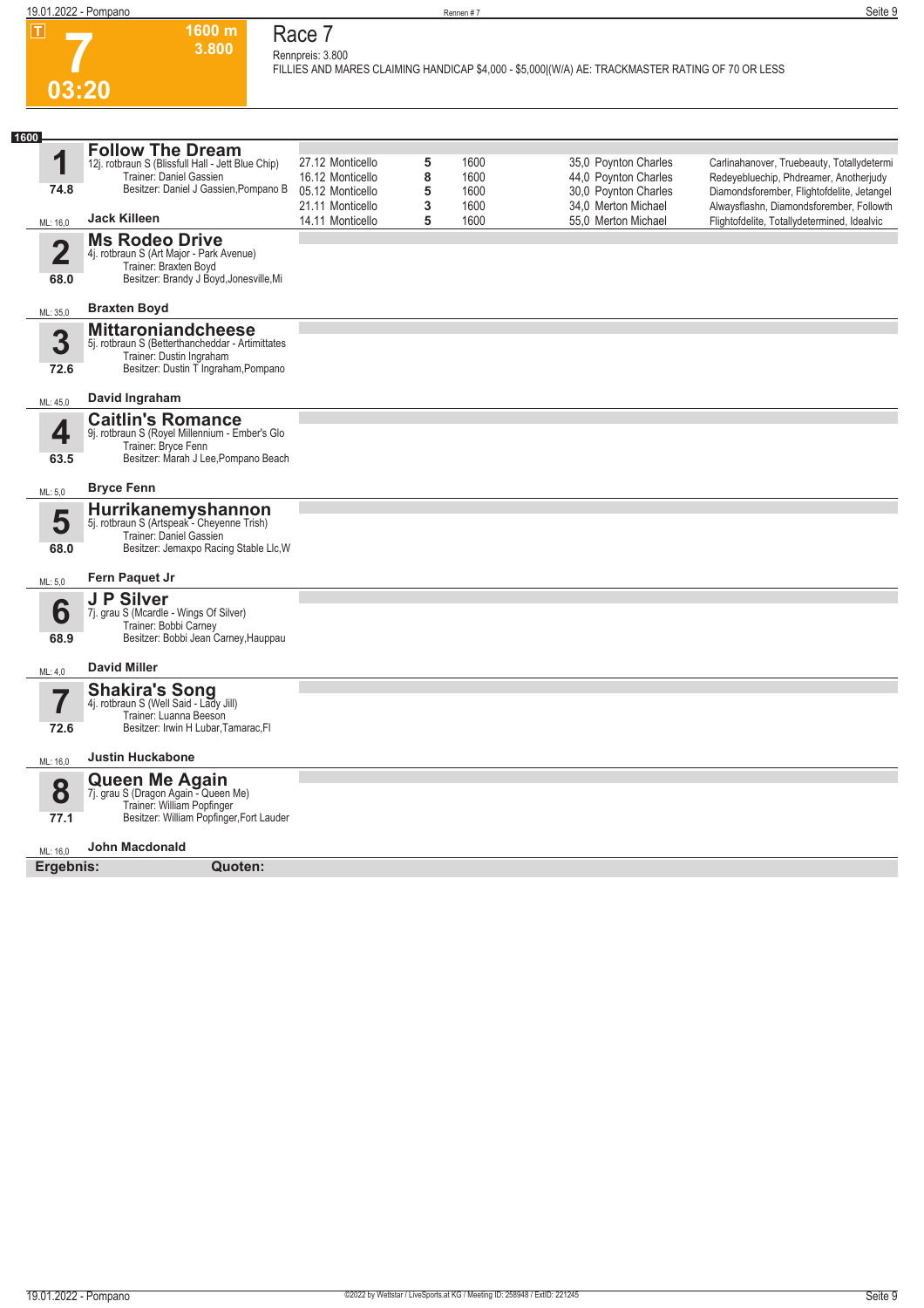**03:40**

**8**

**Race 8 Rennpreis: 5.500**

**1600 m 5.500** 

**WINNERS OF 1 BUT NOT MORE THAN 5PM RACES LIFETIME|(STAKES WINS EXCLUDED) BOYD PICKED 4 OVER 6** 

| 1600                 | <b>Mr Wisconsin</b>                                                       |  |
|----------------------|---------------------------------------------------------------------------|--|
| $\blacktriangleleft$ | 5j. rotbraun W (Guccio - Missy Hall)<br>Trainer: Mario Dessureault        |  |
| 79.4                 | Besitzer: Mario G Dessureault, Pompan                                     |  |
| ML: 13,0             | <b>Corey Braden</b>                                                       |  |
|                      | <b>Ongoing Royalty</b><br>5j. rotbraun W (Royalty For Life - Now Shes G   |  |
| $\overline{2}$       | Trainer: Fannie Saul-Beaulieu                                             |  |
| 72.6                 | Besitzer: Fannie L Saul-Beaulieu, Marg                                    |  |
| ML: 16,0             | David Ingraham                                                            |  |
| 3                    | <b>Big Sky Rocket</b><br>4j. rotbraun W (Big Rigs - Armstead Kyra)        |  |
|                      | Trainer: Chet Poole Jr                                                    |  |
| 65.8                 | Besitzer: Johanna Calvert, Pompano Be                                     |  |
| ML: 16,0             | <b>Kevin Wallis</b>                                                       |  |
|                      | <b>Leaping Legend</b><br>4j. rotbraun W (Uncle Peter - Leaping Lady)      |  |
| 4                    | Trainer: Jennifer Giuliani                                                |  |
| 68.0                 | Besitzer: Gary L & Cynthia M Saj, Medi                                    |  |
| ML: 4,0              | <b>Braxten Boyd</b>                                                       |  |
| 5                    | <b>Dudelookslikelindy</b><br>6j. rotbraun W (Cantab Hall - Love To Lindy) |  |
|                      | Trainer: Mike Simons                                                      |  |
| 68.0                 | Besitzer: Albert P Abdala III, Thorndale,                                 |  |
| ML: 35,0             | Joseph Chindano Jr                                                        |  |
| 6                    | Mayday Volo<br>4j. rotbraun W (Trixton - Mayflower Volo)                  |  |
|                      | Trainer: Tee Wine                                                         |  |
| 65.8                 | Besitzer: Jemaxpo Racing Stable Llc, W                                    |  |
| ML: 55,0             | <b>Wally Hennessey</b>                                                    |  |
| 7                    | <b>Lion On Landon</b><br>6j. grau W (Lionhunter - D's Tinkerbella)        |  |
|                      | Trainer: Nicholas Coblentz                                                |  |
| 86.2                 | Besitzer: Donald E Brainard, Margate, FI                                  |  |
| ML: 13,0             | <b>Rick Plano</b>                                                         |  |
| 8                    | <b>Major Hooligan</b><br>4j. rotbraun W (Mr Web Page - Daylon Mission     |  |
|                      | Trainer: Andy Shetler                                                     |  |
| 81.6                 | Besitzer: Lavern P Yoder, Goshen, In; Ja                                  |  |
| ML: 45,0             | <b>Andy Shetler</b>                                                       |  |
| 9                    | <b>Meadowbrook Chip</b><br>5j. rotbraun W (Whom Shall I Fear - Chip's Go  |  |
| 77.1                 | Trainer: Nicholas Coblentz<br>Besitzer: Nicholas R Coblentz, Lauderd      |  |
|                      |                                                                           |  |
| ML: 16,0             | <b>John Macdonald</b>                                                     |  |
| Ergebnis:            | Quoten:                                                                   |  |